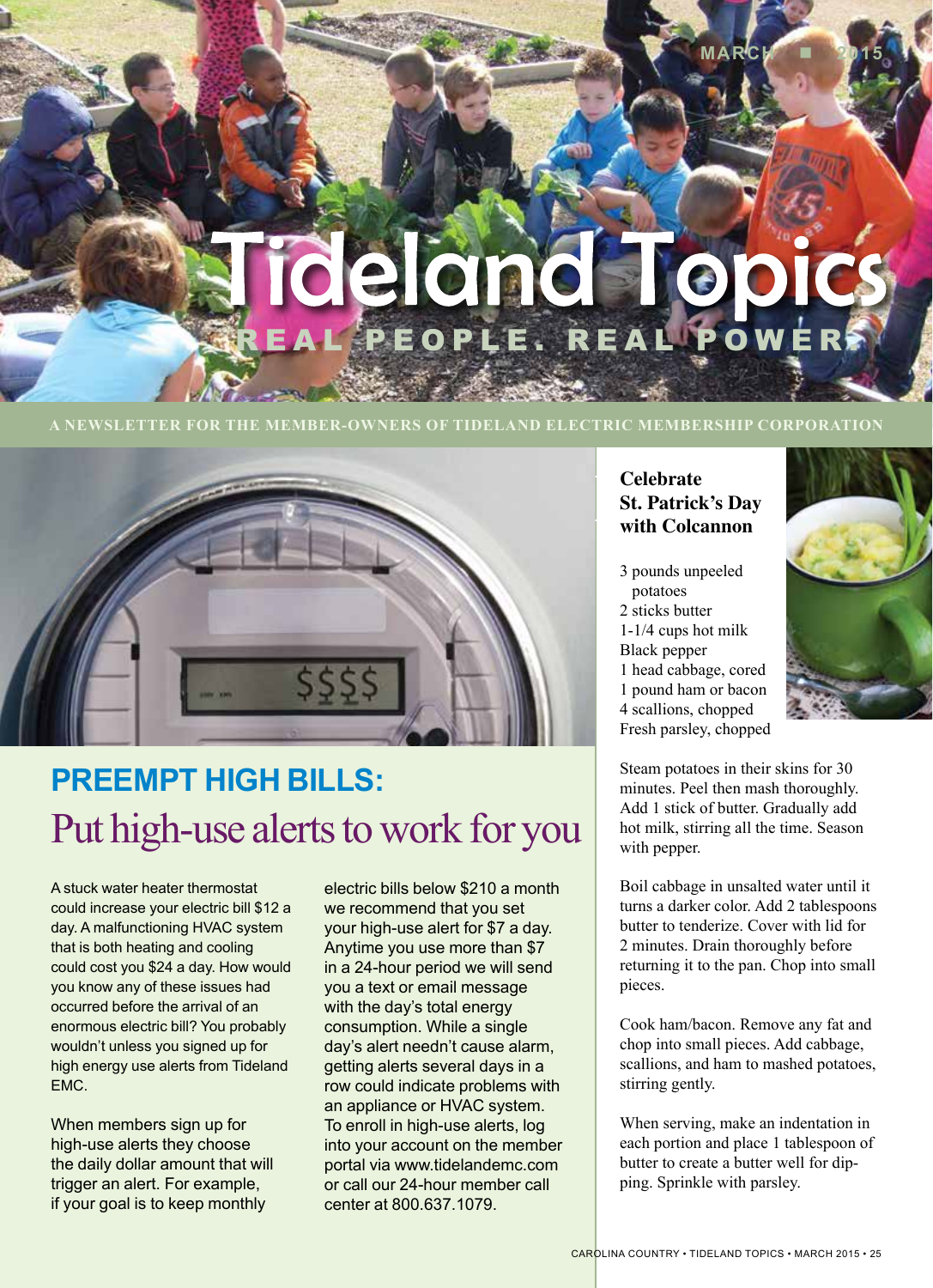

### **Right-of-Way Maintenance Update**

Tideland has hired Lucas Tree Experts to trim trees in our right-of-way. In March they will be working in the Yeatesville, Free Union and Sidney areas of Beaufort County.

This includes all connected lanes and roads in that area where overhead power lines are present.

Mowing crews will be working in the following Hyde County communities: Sladesville, Scranton and Swan Quarter.

Please lend your full support to our tree trimming efforts. Trees are the number one cause of outages.



Know what's **below. Call** before you dig.



### *Message to our Member-Owners:* 2015 off to a good power cost start

**By Paul Spruill** General Manager & CEO

Power costs started off on a favorable note as 2015 got underway.

On January 2, the co-op announced that the wholesale power cost adjustment (WPCA) credit increased to \$4.25 per 1,000 kilowatt hours (kWh). That was up from the December 2014 WPCA credit of \$3.87 per 1,000 kWh.

Our power cost news got even better when on February 4 we announced that the WPCA credit for the month had increased to \$6.33 per 1,000 kWh. That brought the billed rate per residential kilowatt hour down to just 9.95¢ for the month of February. A year earlier the cost

per residential kWh was 10.71¢. And three years ago the billed rate was 10.722¢.

While weather and kWh consumption are still the primary factors that determine the amount



of your monthly electric bill, we're always glad to pass along any amount of rate relief when possible.

Our day-to-day fleet operating expenses have also greatly benefitted from what may ultimately be short-lived reductions in transportation fuels. January 2015 fleet fuel expenses were down nearly 30% compared to January 2014.

Ultimately any savings we realize are passed along to you, our members, either in the form of reduced rates or higher member margins, which ultimately are returned to you through capital credit disbursements.

One thing not down are electric sales. January 2015 was slightly warmer than the historical average and 17% warmer than January 2014. However, kilowatt-hour sales increased 4% from the same time last year. That increase is primarily driven by the continuing consumer trend to switch to electric home heating.

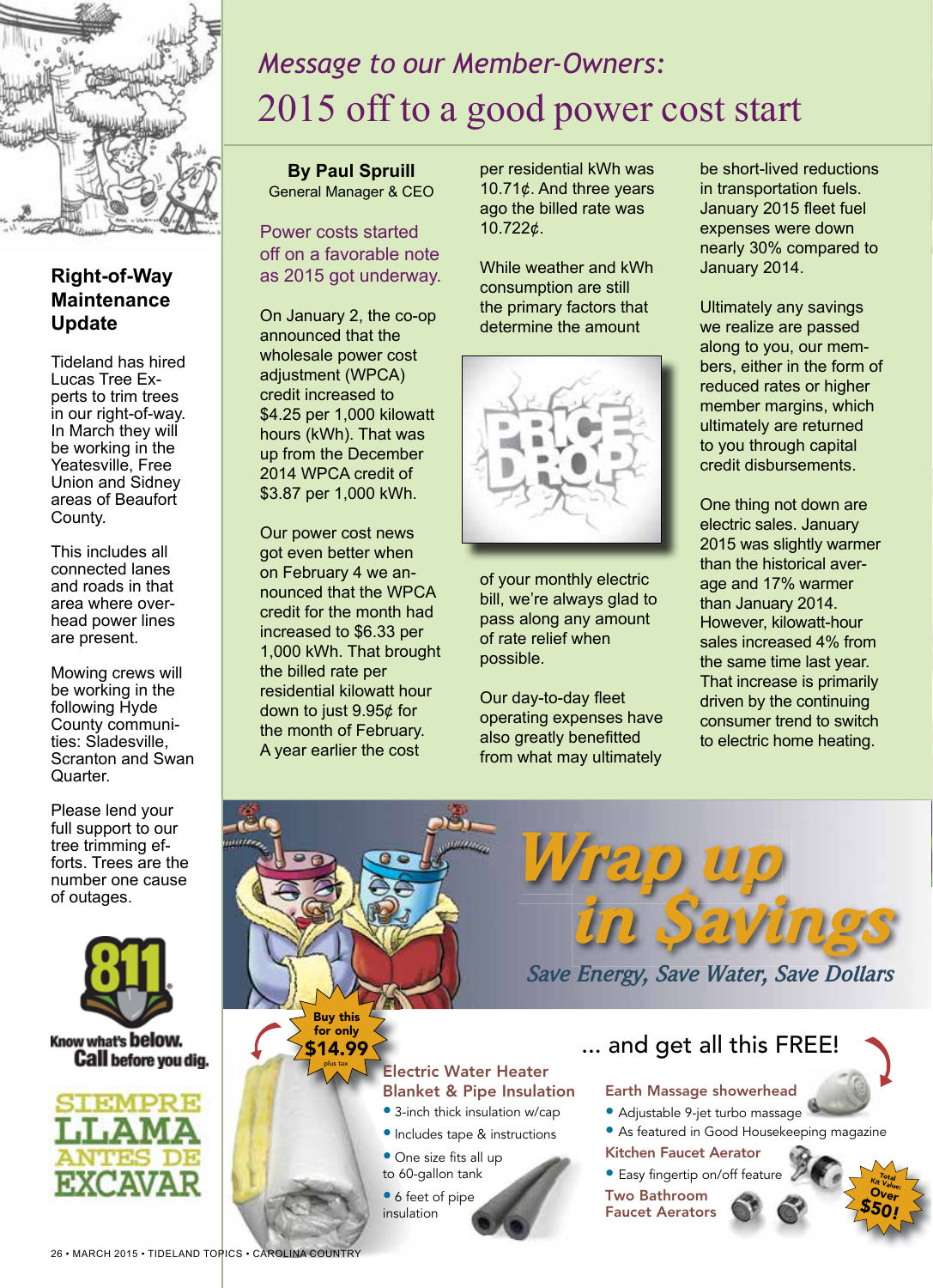

# **A Bright Idea that keeps on growing 4**

In November 2012, Bridgeton Elementary teachers Michelle Wall and Karen Payton received a Bright Ideas grant in the amount of \$1,492 for their project "Bridgeton Grows!" Since that time, staff and students have constructed a total of eight garden boxes. Wall writes that "With each passing year, the soil

gets richer and more productive. This winter, we had great success planting broccoli and collards. My students participated in broccoli tastings and collard tastings. With broccoli, they tried it raw with ranch dressing, steamed with garlic salt, and steamed with parmesan cheese. Our cafeteria workers helped prepare some collards so the students could compare fresh collards to frozen collards. Then the students completed a survey to show which collards they prefer. According to the survey, nearly all of the students preferred the fresh collards to the frozen collards. I also had seven students who had never tried collards before, and all seven liked them! Thank you so much for giving my students this opportunity to participate in growing their own food and learning to try new things while eating healthy."



**SPRING CLEANING TIPS THAT SAVE ENERGY**

> **spring arrives march 20**

**1. While changing out your air filter, remove the return air grille and give it a thorough cleaning to remove dust buildup**

**2. Give your refrigerator and freezer gaskets a thorough cleaning with a soft brush and warm soapy water**

**3. Clean range top drip pans so they will reflect more heat for faster cooking**

**4. Clean your clothes dryer vent hose for faster drying and to prevent fires**